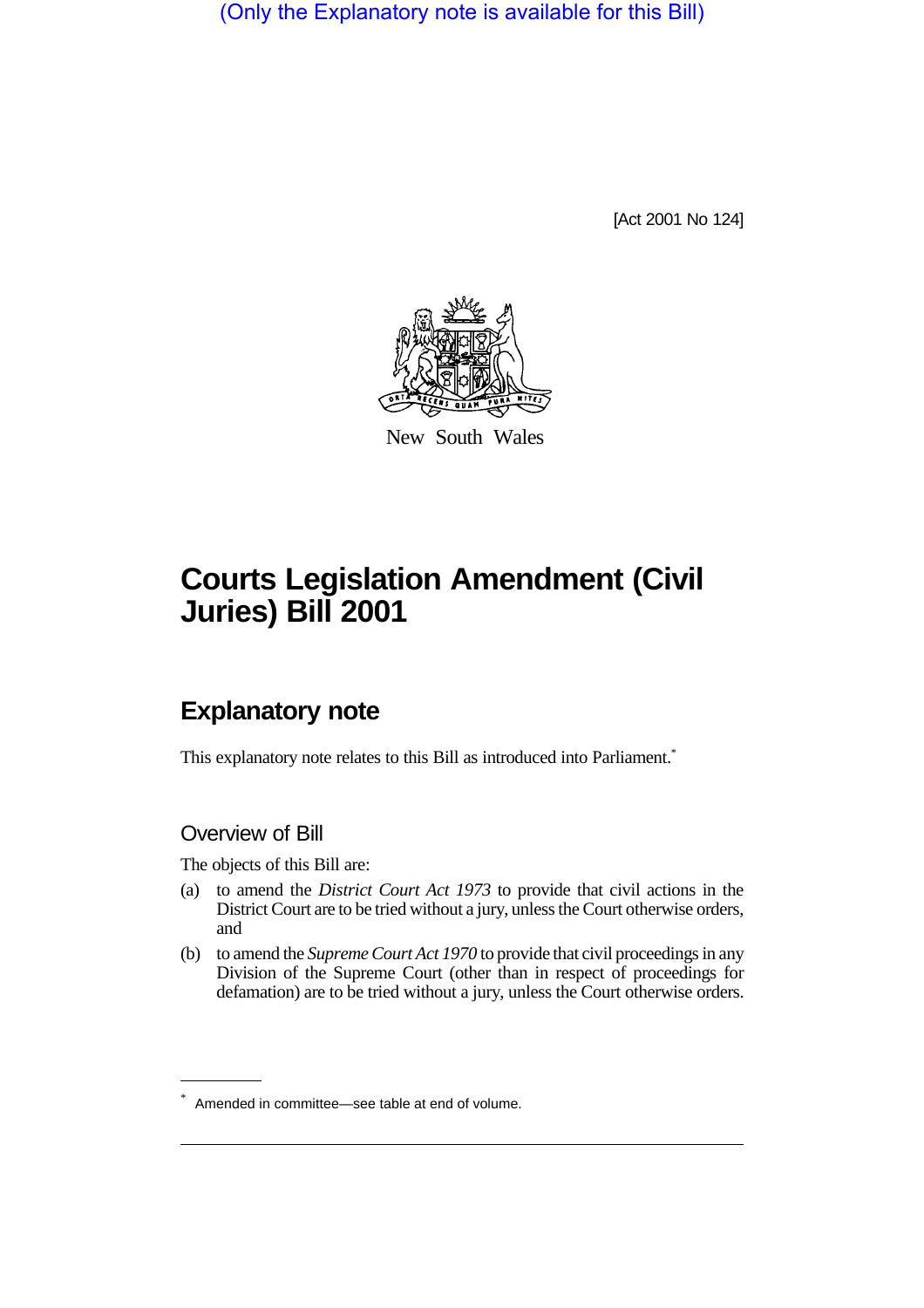Courts Legislation Amendment (Civil Juries) Bill 2001 [Act 2001 No 124]

Explanatory note

## Outline of provisions

**Clause 1** sets out the name (also called the short title) of the proposed Act.

**Clause 2** provides for the commencement of the proposed Act on a day or days to be appointed by proclamation.

**Clause 3** is a formal provision giving effect to the amendments to the *District Court Act 1973* set out in Schedule 1.

**Clause 4** is a formal provision giving effect to the amendments to the *Supreme Court Act 1970* set out in Schedule 2.

#### **Schedule 1 Amendment of District Court Act 1973**

**Schedule 1 [1]** inserts proposed section 76A. The proposed section provides that an action in the District Court is to be tried without a jury unless the Court otherwise orders. The Court may make an order for a trial with a jury if any party to the action files a requisition for such a trial and pays the prescribed fee and the Court is satisfied there is a special need for a jury trial. **Schedule 1 [2]**, **[3]** and **[4]** make consequential amendments.

**Schedule 1 [6]** inserts proposed Part 5 to Schedule 3 to provide for a savings and transitional matter. Proposed clause 8 specifies that a provision of subdivision 8 of Division 3 of Part 3, as in force immediately before its amendment, continues to apply in relation to actions commenced in the District Court, and not finally determined, before the commencement of the amendment. **Schedule 1 [5]** makes a consequential amendment.

#### **Schedule 2 Amendment of Supreme Court Act 1970**

**Schedule 2 [1]** substitutes sections 85, 86 and 87. Proposed section 85 provides that proceedings in any Division of the Supreme Court (other than proceedings in respect of defamation) are to be tried without a jury unless the Court otherwise orders. The Court may make an order for a trial by jury if any party to the proceedings files a requisition for such a trial and pays the prescribed fee and the Court is satisfied there is a special need for a jury trial.

Proposed section 86 preserves the present position in relation to proceedings on a common law claim in which there are issues of fact on a claim in respect of defamation.

Proposed section 87 preserves the present position in relation to the Court's power to order that any question of fact in proceedings be tried before another question of fact.